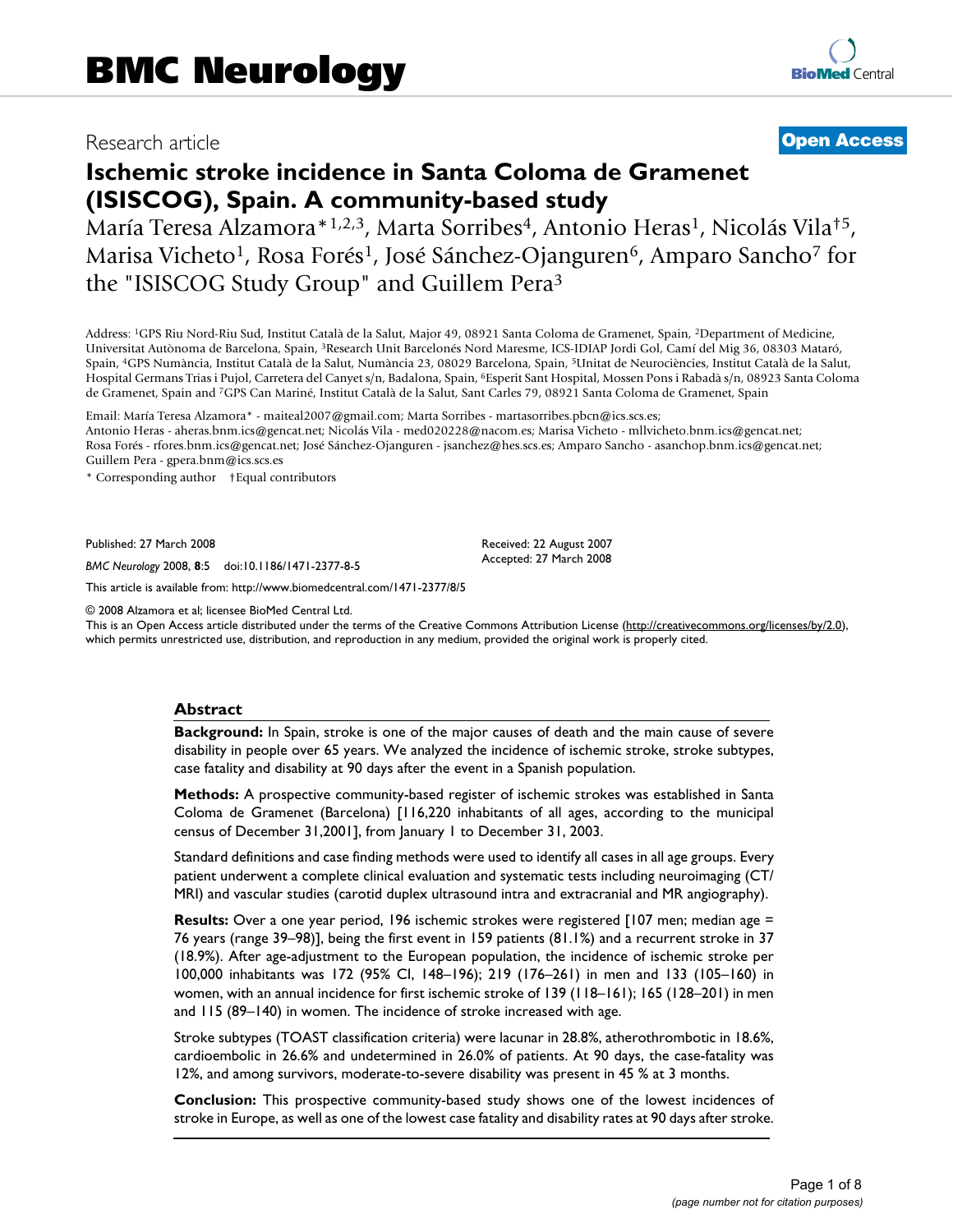# **Background**

In Spain, stroke is the first cause of death in women and the second in men, the main cause of severe disability in people over the age of 65 years and the second cause of dementia [1]. It has been predicted that the burden of stroke will rise in the oncoming years because of the increase in the elderly population in both the developed and developing world.

The incidence of stroke is estimated to be about 150 per 100,000 people per year in developed countries [2]. In Spain, the overall crude annual incidence of stroke was 174/100,000 and 132/100,000 inhabitants in two community studies [3,4]. The combined incidence of stroke and transient ischemic attack was 200/100,000 inhabitants [5,6].

Stroke is a disease with well-defined modifiable risk factors. Several interventions are effective in both the primary and secondary prevention of stroke and may reduce the incidence of stroke by as much as 50–80% [7,8]. However, blood pressure is well controlled in less than 20% of hypertensive patients in Spain and an important number of patients abandon hypertensive treatment within 6 months [9]. Time-trends in stroke incidence and outcome can be measured to assess the efficacy of preventive strategies and the planning of healthcare and community resources.

The present study was designed to analyze the incidence, sub-typing, case fatality and disability 90 days after ischemic stroke in an urban area of Spain using a multicenter community-based register.

# **Methods**

This study followed the criteria for "ideal" populationbased stroke studies published by Malmgren et al. in 1987 and later updated by Bonita et al. in 1995 and Sudlow and Warlow in 1996 [10-14]. The study was approved by the regional research Ethics Committee.

# *Study area and population*

This prospective, population-based study was conducted in the 6 primary health care centers and 2 hospitals in Santa Coloma de Gramenet, an urban area of Barcelona, Spain, from January 1, 2003 to December 31, 2003. The study population (all residents in the community of Santa Coloma de Gramenet) comprises 116,220 inhabitants of all ages (58,115 males and 58,105 females) according to the municipal census of December 31, 2001. The population is Caucasian, of middle-low socio-economical level with a high medical advice demand and a proportion of inhabitants over 65 years of age of 15.7% (13.6% in men and 17.8% in women), similar to the Spanish proportion (17.1%) [15]. The whole population is covered by the national health service. Primary health care in this area is provided by 62 general practitioners (GPs) distributed in 6 primary health care centers. Specialized referral is provided by 2 hospitals (one tertiary university hospital and one general community hospital) which are open 24 hours a day, 7 days a week. Non residents living in this area during the ischemic event were excluded.

# *Case ascertainment*

Several overlapping sources of information were used: hospitals and primary health care centers. Cases were consecutively included. To identify patients admitted to the two hospitals daily checks of hospital admission and discharge records were made by the participating neurologists (N.V. and J.S.). For precise estimation of the number of patients with non-fatal stroke managed outside the participating hospitals, the GPs in the community of Santa Coloma de Gramenet were notified of the study and regularly asked to refer all patients with stroke to the Neurology Units of the reference hospital for evaluation by the same neurologists. The authors (M.V., R.F., M.S. and M.A.) contacted GPs, nursing homes and geriatric or psychiatric long-stay institutions monthly by e-mail, facsimile or telephone calls to detect potential incident cases and to encourage early notification to the coordinating centre. In addition, a systematic search of primary care patient databases in the study area was made to seek any patient coded as stroke or acute cerebrovascular event. All patients identified were subsequently reviewed by the investigators.

Every patient with a first-ever or recurrent ischemic stroke during the study period was included as a case and was prospectively evaluated. The final diagnosis and stroke subtype classification was made by one of the two above mentioned neurologists.

# *Study definitions and procedures*

Diagnosis of stroke was defined according to the World Health Organization (WHO): "rapidly developing clinical signs of focal disturbance of cerebral function, lasting more than 24 hours or leading to death with no apparent cause other than that of vascular origin". This definition excludes cases of "silent stroke" detected by neuroimaging without appropriate clinical features and cases of transient ischemic attacks (TIA) (neurological deficits lasting < 24 hours). Diagnosis was based on clinical findings and CT brain imaging [16]. Stroke subtypes were classified following the TOAST criteria as lacunar, atherothrombotic, cardioembolic and undetermined [17]. Ischemic stroke was also classified into subtypes: occlusion and stenosis of pre-cerebral arteries, occlusion of cerebral arteries, transient cerebral ischemia, acute.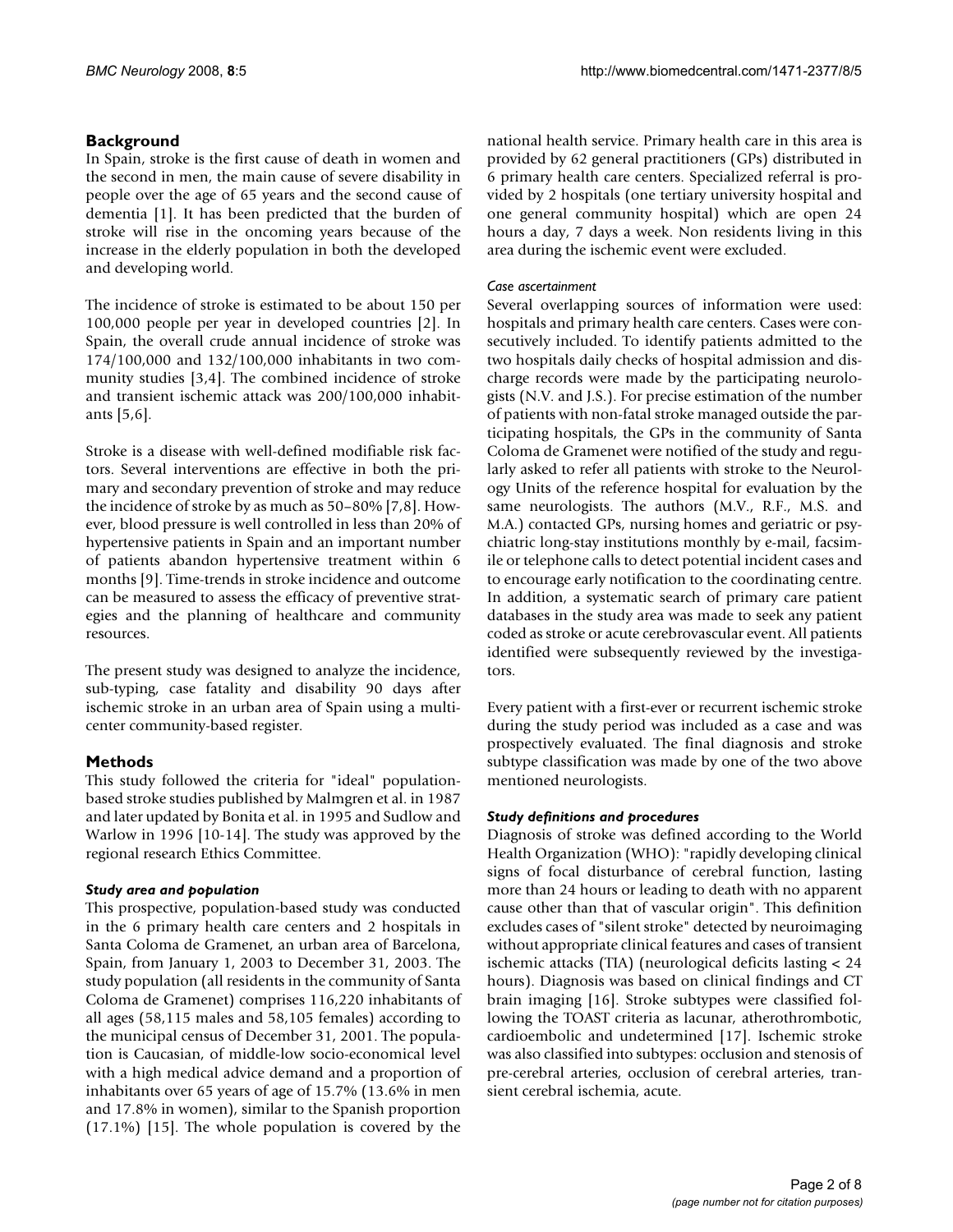All events were categorized as first-ever or recurrent stroke on the basis of clinical history rather than brain imaging findings. Any stroke developing within 28 days of a previous event was considered as "progressing stroke" and was not recorded as a new event while disturbances developing  $\geq$  28 days were regarded as a recurrent event [18]. "Attack rate" includes all stroke events (first-ever and recurrent stroke), whereas "incidence rate" describes firstever stroke [18]. A first-ever stroke in a patient with a previous transient ischemic attack was coded as incident and a new stroke in a patient with a previous stroke was coded as recurrent. Neither new cases of "transient ischemic attack" nor intracerebral hemorrhages were included in this study.

#### *Patient assessment*

A combination of "hot pursuit" (prospective screening of hospital admissions and referrals from GPs, nursing homes and long-stay institutions) and "cold pursuit" (retrospective identification of potential cases from hospitals and Primary Health Centers medical records) was used to determine patients with stroke.

Before patient registry, surviving patients received an information letter and provided written consent to for inclusion in the registry and to undergo follow-up. Family consent (next of kin) was obtained from patients who were severely ill or unconscious. All patients with suspected stroke were transferred to one of the two participating hospitals and examined by the consulting neurologists. Data on previous therapy, vascular risk factors and medical history were collected from medical records. Systematic investigations included neurological examination, 12-lead ECG, chest radiography, and routine blood tests including fasting glucose, cholesterol concentrations, and complete blood analysis. Non contrast brain CT scan was performed immediately after hospital admission in all patients. Control CT or MRI was performed during the first two weeks of hospitalization to confirm the ischemic lesion. On identification of a case, data was manually introduced in a computer database designed for this study.

Patients were followed by GPs until 3 months after stroke onset. Case fatality was defined as the proportion of registered patients with stroke who died within 90 days of the stroke. The cause of death was established by the GP certifying death at home or was determined from all available medical records on death in the hospital or a nursinghome institution. There was no need to review death certificates since all were signed by the GPs or neurologists (in-hospital death) participating in the study. Disability at 90 days was measured with the Barthel Index (BI) of daily living activities [19]. The BI was evaluated by nurses who attended patients at the primary health care centers,

patient homes or institutions, and classified as severe (< 60), moderate (60 to 85) and mild or no disability (90 to 100). The BI was not recorded in two patients who were alive at the end of the follow-up.

### *Statistical analysis*

Incidence rates and 95% confidence intervals (CI) were calculated per 100,000 inhabitants. The denominator for the calculation of the incidence rate was the updated census data from the 2001 (116,202 inhabitants). Incidence rates were calculated for the whole population and by sex in the following age groups: < 45 years, 45 to 49, 50 to 54, 55 to 59, 60 to 64, 65 to 69, 70 to 74, 75 to 79, 80 to 84 and >=85 years. For comparison with other communitybased studies, the rates were adjusted to the 2001 European population [20].

Sex and age-specific stroke attack rates were calculated. To compute incidence rates and their confidence intervals (row and standardised) we used the statistical package: CIA v1.0 (Professor MJ Gardner & BMJ, 1989). All confidence intervals are at level of 95%.

## **Results**

From January 1st to December 31st, 2003, 247 patients with a suspected acute cerebrovascular event were identified. Most strokes were admitted to one of the two participating hospitals (92%), but a few cases to nursing homes or long-stay institutions (1 %), were reported directly by primary health care center physicians (6%) or were admitted to other hospitals outside the community (1%). Screening of death certificates was not performed. After comprehensive evaluation in all patients ischemic stroke was diagnosed in 196 cases; 159 patients (81.1%) with a first-ever ischemic stroke and 37 (18.9%) a recurrent stroke. 51 patients were excluded because of intracerebral hemorrhage ( $n = 50$ ) or brain tumor ( $n = 1$ ), thus, a total of 196 patients with cerebral infarction were registered.

The cases included 107 males (55%) and 89 females (45%) with a mean age of 74 years (71 for men and 78 for women) and median age was 76 years (range 39 to 98). Among cases, prevalences of several known risk factors were: prior TIA (6%), hypertension (66%), dyslipidemia (31%), current smoker (16%), diabetes mellitus (34%), peripheral arterial disease (6%), atrial fibrillation (26%), angina (10%), myocardial infarction (11%), and sleep apnea (5%).

The global incidence for ischemic stroke was 169/100,000 (95% CI, 145–192), and the crude annual incidence for first-ever ischemic stroke was 137/100,000 (95% CI, 116– 159). The age-specific annual attack and incidence rates of ischemic stroke are shown in tables 1 and 2, respectively. After age-adjustment to the 2001 European population,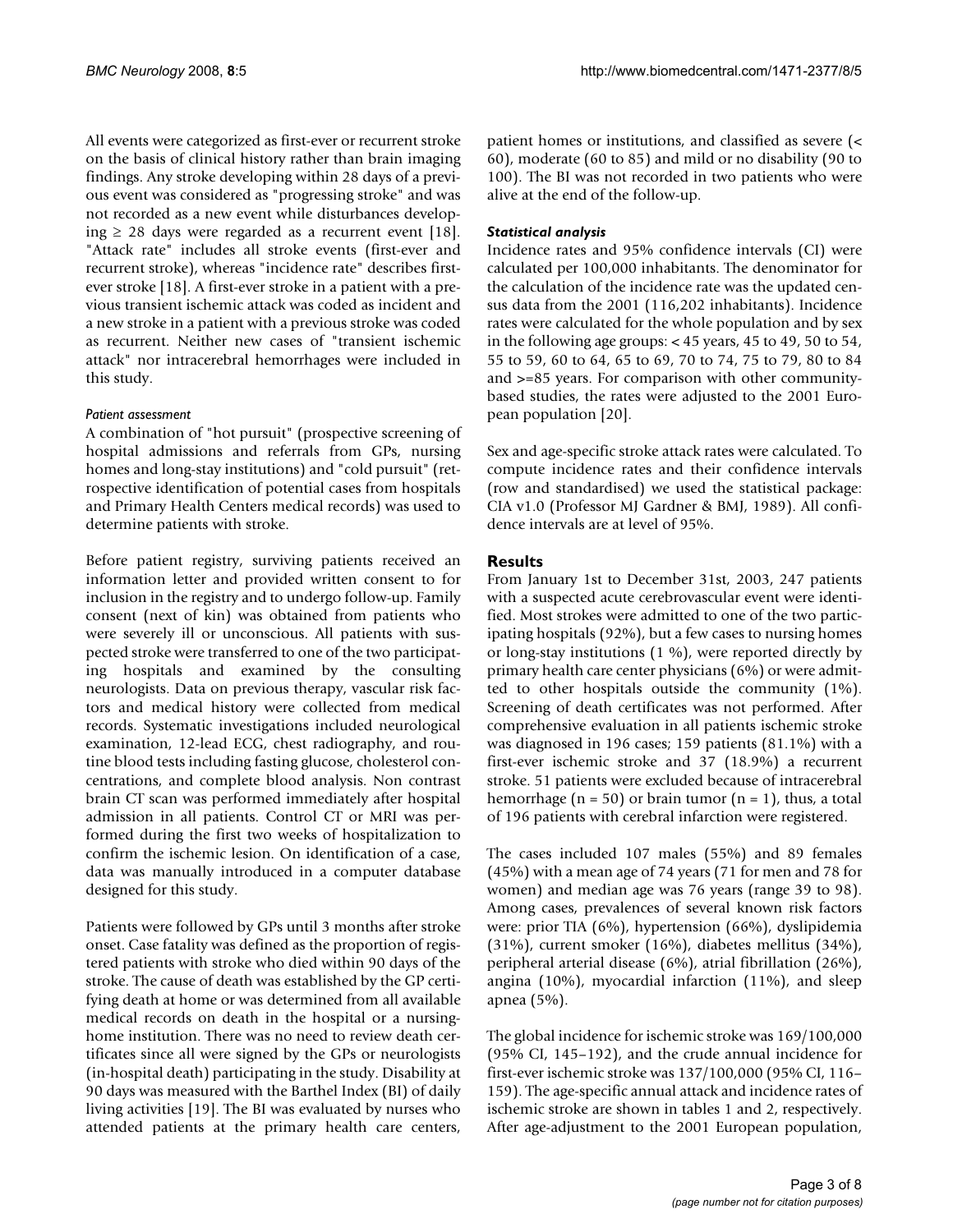| Age (years)                  | <b>Men</b>     |                 |                | Women           | Total          |                    |  |
|------------------------------|----------------|-----------------|----------------|-----------------|----------------|--------------------|--|
|                              | Events/at risk | Rate (95% CI)   | Events/at risk | Rate (95% CI)   | Events/at risk | Rate (95% CI)      |  |
| < 45                         | 3/35418        | $8(0-18)$       | 0/32375        |                 | 3/67793        | $4(0-9)$           |  |
| $45 - 49$                    | 2/3350         | $60(6-214)$     | 2/3489         | $57(6-201)$     | 4/6839         | $59$ (1-116)       |  |
| $50 - 54$                    | 8/3816         | 210 (92-409)    | 3/4340         | $69(0-147)$     | 11/8156        | $135(55 - 215)$    |  |
| $55 - 59$                    | 8/4186         | $191(59 - 323)$ | 1/4369         | $23(0-68)$      | 9/8555         | $105(37-174)$      |  |
| $60 - 64$                    | 14/3445        | 406 (226-677)   | 4/3197         | $125(31-323)$   | 18/6642        | 271 (146-396)      |  |
| $65 - 69$                    | 9/3074         | 293 (128-555)   | 8/3081         | 260 (116-507)   | 17/6155        | 276 (145–407)      |  |
| $70 - 74$                    | 23/2129        | 1080 (690-1620) | 13/2440        | 533 (287-909)   | 36/4569        | 788 (532-1040)     |  |
| $75 - 79$                    | 18/1381        | 1300 (775-2060) | 20/2037        | 982 (604-1510)  | 38/3418        | $1110(787 - 1520)$ |  |
| $80 - 84$                    | 12/773         | 1550 (800-2690) | 17/1394        | 1220 (714-1950) | 29/2167        | 1340 (897-1910)    |  |
| $\geq 85$                    | 10/543         | 1840 (885-3360) | 21/1383        | 1520 (946-2310) | 31/1926        | 1610 (1090-2280)   |  |
| <b>Row/Crude</b>             | 107/58115      | 184 (149–219)   | 89/58105       | $153(121-185)$  | 196/116220     | $169(145 - 192)$   |  |
| <b>Standardised (Europe)</b> |                | 219 (176–261)   |                | 133 (105–160)   |                | 172 (148–196)      |  |

**Table 1: Age- and sex-specific attack rates of ischemic stroke per 100,000 population of Santa Coloma de Gramenet, Spain, 2003.**

CI = Confidence Interval

the incidence for ischemic stroke was 172 (95% CI, 148– 196) per 100,000 inhabitants; 219 (176–261) in males and 133 (105–160) in females and the annual incidence for first-ever ischemic stroke was 139 (95% CI, 118–161) per 100,000 inhabitants; 165 (128–201) in males and 115 (89–140) in females. The incidence rate increased with age, with 4 cases per 100,000 individuals in subjects under 45 years of age, 58 in those from 45–49 years, 135 in the 50–54 year-old group, 105 from 55–59 years, 271 from 60–64 years, 276 from 65–69 years, 788 from 70–74 years, 1112 from 75–79 years, 1338 from 80–84 years, and 1610 in subjects ≥ 85 years. This increase in incidence with age was observed in both sexes, with a higher incidente in males in all age groups.

A brain CT scan was performed immediately after hospital admission in all patients. Control CT scan was performed during the first two weeks of hospitalization in 110 patients (56%), and MRI in 90 patients (46%). Other examinations included 12-lead ECG in 192 patients (98%), transthoracic echocardiography in 86 patients (44%), carotid Dupplex ultrasound intra and extracranial in 159 patients (81%) and MR angiography in 9 patients who also underwent the ultrasound study. According to the TOAST classification, 37 (18.6%) patients presented a large artery atherothrombotic stroke, 52 (26.6%) a cardioembolic stroke, 56 (28.8%) a lacunar stroke and 51 (26.0%) a stroke of undetermined origin.

| Table 2: Age- and sex-specific annual incidence rates of first-ever ischemic stroke per 100,000 population of Santa Coloma de |  |  |
|-------------------------------------------------------------------------------------------------------------------------------|--|--|
| Gramenet, Spain, 2003.                                                                                                        |  |  |

| Age (years)                  | Men            |                    |                | Women           | Total          |                  |  |
|------------------------------|----------------|--------------------|----------------|-----------------|----------------|------------------|--|
|                              | Events/at risk | Rate (95% CI)      | Events/at risk | Rate (95% CI)   | Events/at risk | Rate (95% CI)    |  |
| < 45                         | 3/35418        | $8(0-18)$          | 0/32375        |                 | 3/67793        | $4(0-9)$         |  |
| $45 - 49$                    | 2/3350         | $60(6-214)$        | 1/3488         | $29(6 - 165)$   | 3/6838         | 44 (0-93)        |  |
| $50 - 54$                    | 7/3815         | 183 (79–372)       | 2/4339         | $46(0-110)$     | 9/8154         | $110(38-182)$    |  |
| $55 - 59$                    | 6/4184         | 143 (29-258)       | 1/4369         | $23(0-68)$      | 7/8553         | $82(21-142)$     |  |
| $60 - 64$                    | 13/3444        | 377 (201-641)      | 4/3197         | $125(30-323)$   | 17/6641        | 256 (134-378)    |  |
| $65 - 69$                    | 6/3071         | $195(67-421)$      | 8/3081         | 260 (116-507)   | 14/6152        | 228 (108-347)    |  |
| $70 - 74$                    | 17/2123        | 801 (470-1280)     | 11/2438        | 451 (226-812)   | 28/4561        | 614 (387-841)    |  |
| $75 - 79$                    | 13/1376        | 945 (507-1610)     | 17/2034        | 836 (482-1340)  | 30/3410        | 880 (592-1250)   |  |
| $80 - 84$                    | 9/770          | $1170(531 - 2200)$ | 15/1392        | 1080 (604-1780) | 24/2162        | $1110(714-1640)$ |  |
| $\geq 85$                    | 6/539          | $1110(409 - 2410)$ | 18/1380        | 1300 (775-2060) | 24/1919        | 1250 (800-1850)  |  |
| <b>Row/Crude</b>             | 82/58090       | $141 (111 - 172)$  | 77/58093       | 133 (103–162)   | 159/116183     | $137(116 - 158)$ |  |
| <b>Standardised (Europe)</b> |                | 165 (128-201)      |                | $115(89-140)$   |                | $139(118 - 161)$ |  |

CI = Confidence Interval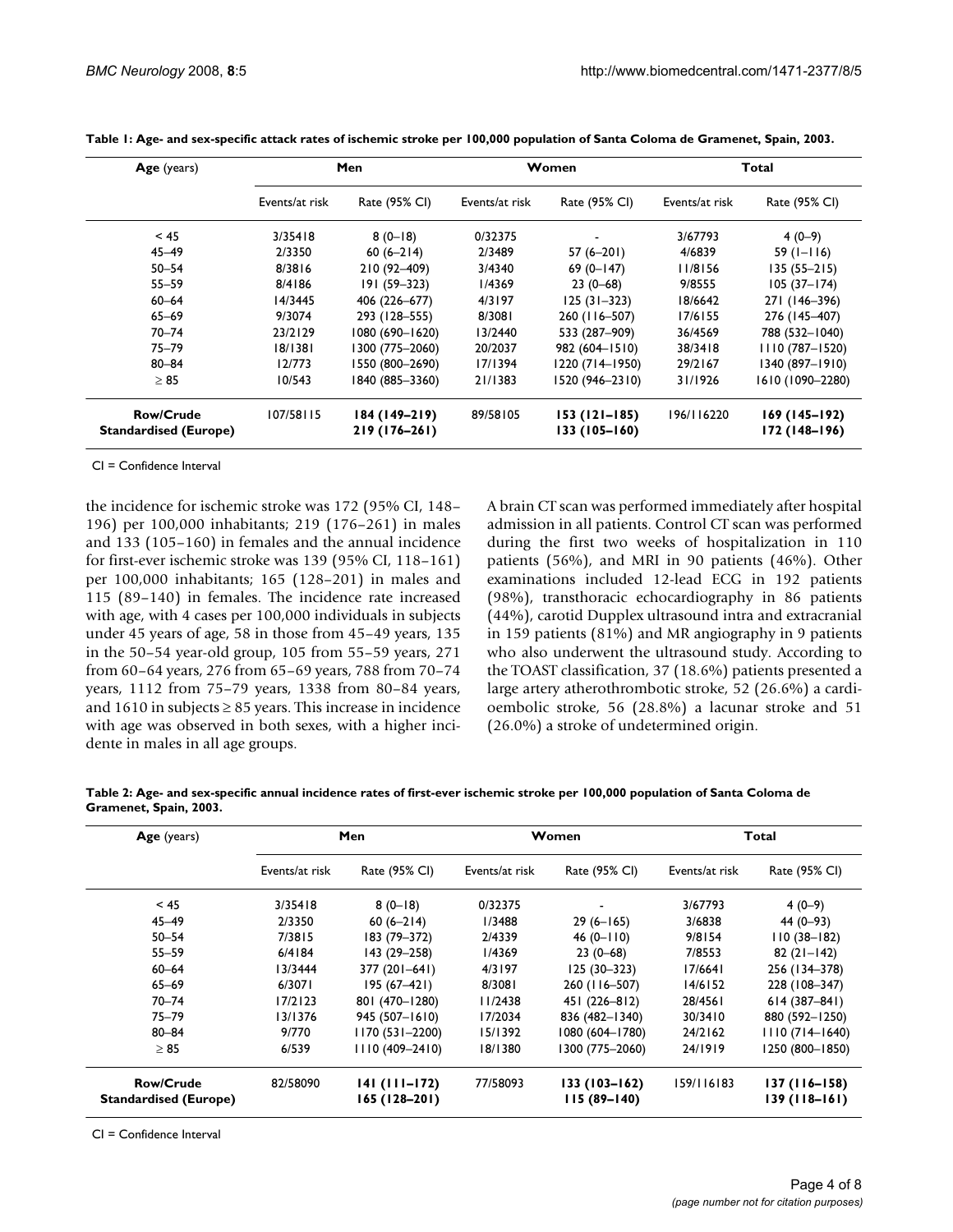Two patients (1.26%) were lost to follow up within the first 90 days after the event. Among survivors at 3 months, severe disability was present in 21.9% (95% IC:15.4– 28.5), moderate disability in 22.6% (95% IC:16.0–29.2) and mild or non-disability in 55.5% (95% IC:47.7–63.3). Severe disability increased with age, from 1.16% in people younger than 50 up to 8.73% in people with 75–85 years. However, this trend was broken for people older than 85 (5.24%). The same trend was found for moderate disability: 0.58% among younger than 50 up to 19.11% among people 75–85 years old, 2.33% in people older than 85.

The case fatality at 90 days was  $12\%$  (95% CI: 7–17), being higher in women (60% of total cases). We found the following mortality rates at 90 days by age: 15% (< 65 years), 10% (66–75), 45% (76–85) and 30% (> 85). 50% of death occurred in the first month, 40% at the second month and 10% at the third month.

# **Discussion**

To our knowledge, this is the first community-based study on ischemic stroke in Spain using "hot pursuit" and "cold pursuit", in a geographic area with a large, stable, welldefined population and a close relationship between hospital neurology departments and GPs using standard and accepted tests for the diagnosis of stroke in all patients. Prior stroke incidence in a Spanish population was estimated at between 163 and 257 cases per 100,000 inhabitants with a crude annual incidence rate for first-ever stroke from 132 and 174 cases [3,5], although these studies did not follow the "ideal" criteria proposed by Malmgrem, Bonita, Sudlow and Warlow [10-13]. Our study shows a crude annual incidence rate for first-ever ischemic stroke of 137 cases per 100,000 inhabitants, being one of the lowest reported in community-based studies using similar methodology, even when standardized to the European population (table 3).

Arterial hipertensión was the most prevalent cardiovascular risk factor in these patients similar to the results of most studies [14].

Determination of the incidence of ischemic stroke in our area may be of interest to monitor possible differences in different European regions. Another point of note is that the probability of having a stroke is normally calculated with the Framingham equation. However, the REGICOR study carried out in Spain [21] has demonstrated that this equation, estimated in the American population, overestimates the risk of vascular events in European populations, especially in the Mediterranean peoples. Thus, the real incidence of stroke in our country may be lower than that of other European countries. Moreover, this study will be useful to monitor the evolution of incidence, case fatality and disability of our population since, after having undertaken this study, an Institutional Plan has been implemented for protocolized and emergency care to patients with stroke. This will undoubtedly have a positive influence on the evoluation of this disease as has been demonstrated in other studies published in the literature [14].

Due to the increasing age of the general population in our country, it is important to obtain information in old and very old patients (> 84 years old), in order to provide adequate health care services and to plan socioeconomic resources. Accordingly, was not restricted to any group of age. In fact, 16% of all strokes were observed in patients over the age of 84 years, representing 1.7% of the population in our area [3,18,22].

In this study only 8% of patients were not-admitted to hospital in the acute phase of stroke, a proportion similar to that observed in many other developed countries, especially in urban areas [23-35]. This is in accordance with the Helsinborg Statement that defines stroke as an emergency and points out the need for all patients to be rapidly hospitalized in specialized care units after the onset of symptoms [30,31,34].

The present study shows a mortality rate lower than that reported in prior population-based studies [3-5]. Although several factors not assessed in the present study may explain these differences, mortality and dependency have been reduced in recent because of improvement in the general management and care of acute stroke patients [32-34]. An important effort has been made to avoid underestimation of stroke incidence, combining "hot and cold pursuit" and contacting all the GPs, nursing homes and long-stay institutions in addition to an exhaustive scan of medical and admission records. Correct case ascertainment has been achieved using 2 expert neurologists and CT scan in all cases.

Diagnosis was based on clinical findings and CT brain imaging. A CT scan was performed in 100% of the cases, and a control CT scan was performed in the 56% of patients. Magnetic resonance imaging was carried out in 46%. On suspicion of different subtypes of stroke, an MRI is more indicated than a CT scan. In 2 % of the cases both imaging tests were required.

Comparison between this and other epidemiological studies [3-5] carried out in our country is difficult due to differences in the time periods studied (in the last decades confirmation of diagnosis with neuroimaging techniques has varied markedly), as well as in methodologies implemented. In the ISISCOG study, cranial CT was used in 100 % of the cases while cerebral CT was only performed in 70 % of the cases studied by Caicoya et al. [4], in 72 % of the patients included by Jover et al. [5] and the percentage of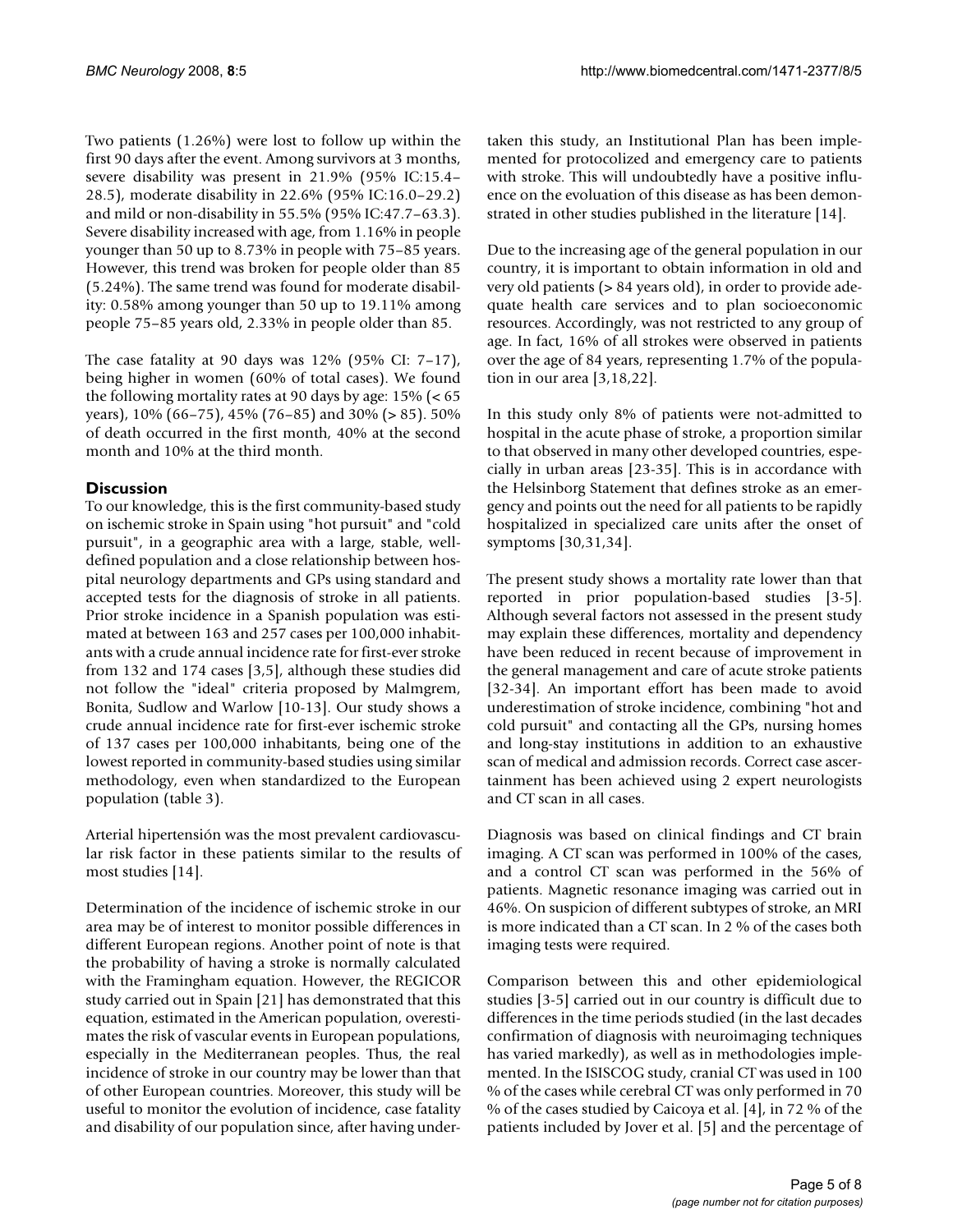| <b>Study</b>                                                       | <b>Oxford Community</b><br><b>Stroke Project</b> | <b>MONICA</b>                      | <b>Perth Community</b><br><b>Stroke Study</b> | <b>ARIC</b>                   | <b>INNHERRED</b>          | <b>ERLANGEN</b>       | <b>L'AQUILA</b>      | <b>South London</b><br><b>Stroke Register</b> | <b>Oxford Vascular</b><br><b>Study</b> | <b>ISISCOG</b>              |
|--------------------------------------------------------------------|--------------------------------------------------|------------------------------------|-----------------------------------------------|-------------------------------|---------------------------|-----------------------|----------------------|-----------------------------------------------|----------------------------------------|-----------------------------|
| Year                                                               | $1981 - 84$                                      | 1985-87                            | 1989-90                                       | 1987-95                       | 1994-96                   | 1994-96               | 1994-98              | 1995-98                                       | $2002 - 04$                            | 2003                        |
| Place                                                              | <b>UK</b>                                        | Europe &<br>China                  | Australia                                     | <b>USA</b>                    | Norway                    | Germany               | Italy                | <b>UK</b>                                     | <b>UK</b>                              | Spain                       |
| n (population)                                                     | 86,487                                           | 2,900,000                          | 138,704                                       | 15,792                        | 70,000                    | 101.450               | 297,838              | 234,533                                       | 90,542                                 | 116.202                     |
| Age (years)                                                        | No age restriction                               | $35 - 64$                          | No age restriction                            | $45 - 64$                     | $\geq$ 15                 | No age restriction    | No age restriction   | $\blacksquare$                                | No age restriction                     | No age<br>restriction       |
| Mean Age (years)                                                   | 67.4                                             | $\sim$                             | 72.7                                          | $\sim$                        |                           | $\tilde{\phantom{a}}$ | 74.8                 | 71.7                                          | 74.1                                   | 74                          |
| <b>Overall Stroke (for</b><br>100,000                              | 227                                              | $101 - 285$<br>men 47-198<br>women | 258-                                          | $\sim$                        | 312 285 men 338<br>women- | $\sim$                | 275                  | $\overline{\phantom{a}}$                      | 162                                    | $\sim$                      |
| Incidence rate<br>cerebral infarction<br>(for 100,000)             | 193                                              |                                    | 178 189 men 166<br>women-                     |                               | 232                       | 119 men 154<br>women  | 221 men 220<br>women |                                               | 142                                    | 137 141 men<br>133 women    |
| <b>Adjusted Incidence</b><br>rate ischemic stroke<br>(for 100,000) |                                                  | $\sim$                             | World 132 men 77<br>women                     | 180 women                     |                           | European 134          | European 228         | European 128 World<br>83                      |                                        | European<br>139 World<br>65 |
| <b>CT</b> based diagnoses<br>$(\%)$                                | 98                                               | $\overline{\phantom{a}}$           | $\sim$                                        | CT scan: 84<br><b>MRI: 27</b> | 87.5                      | 95                    | 89                   | CT/MRI: 88.3                                  |                                        | 100                         |
| 30 day case fatality<br>$(\%)$                                     | 17.8                                             | 30                                 | 22                                            | 7.6                           | 19.2                      | 19.4                  | 25.6                 | 25.7                                          | 17.2                                   | $\overline{\phantom{a}}$    |
| 90 day case fatality<br>$(\%)$                                     |                                                  |                                    |                                               | $\sim$                        | $\sim$                    | 28.5                  | $\sim$               | 32.9                                          |                                        | 12                          |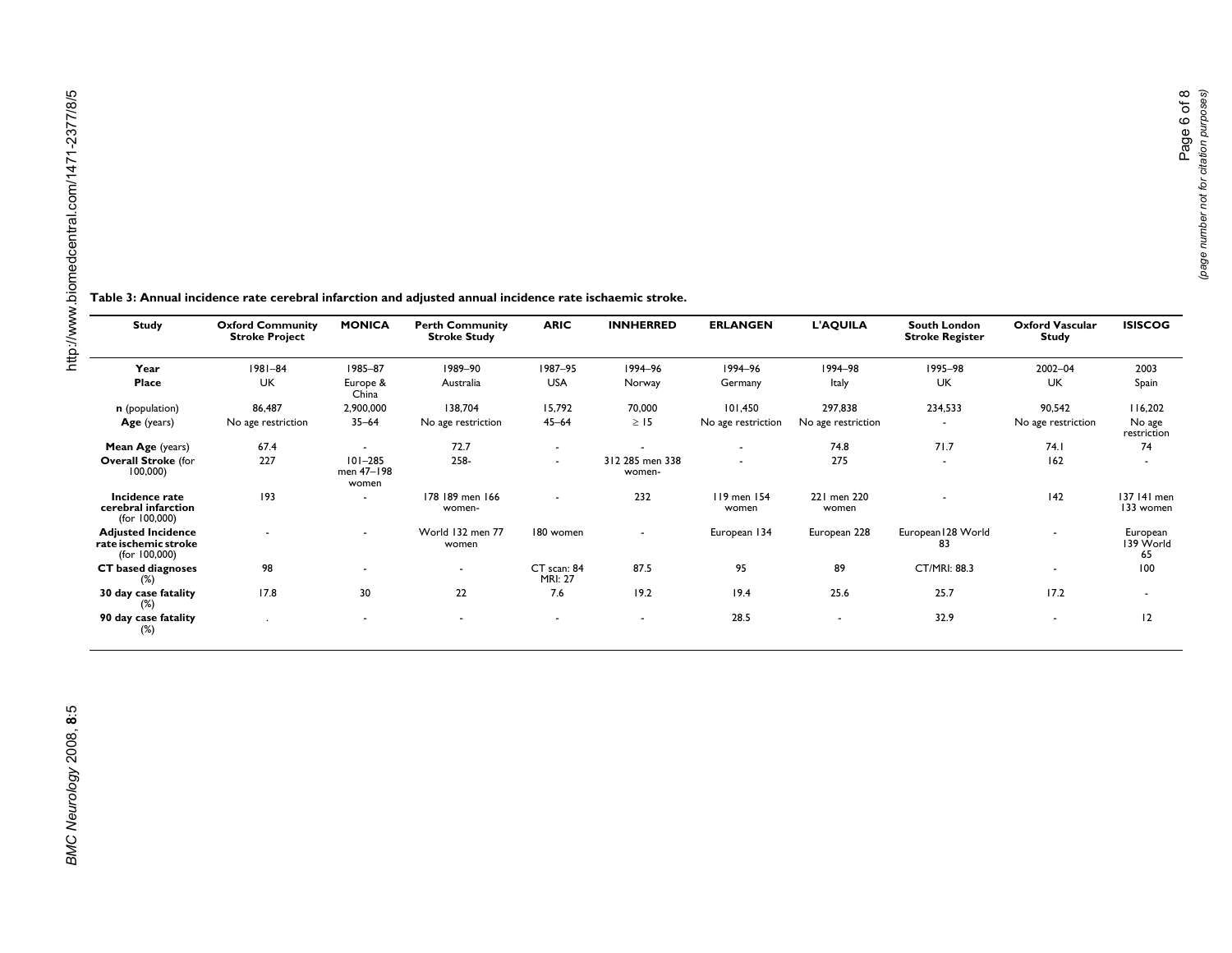cranial CT carried out in the study by Lopez Pousa et al. was not reported [3]. In this latter study only 35 % of the patients with stroke were hospitalized which may negatively influence the functional prognosis and mortality of these patients. In the study by Jover et al. 62.6 % of the patients were admitted to hospital, although this was not a populational study since only patients attended in the emergency department were studied [5]. The different percentages of hospital admissions have varied over time in our country, which may reflect both health care education of the patient and that of the professional as well as the policy of patient admission at a hospitalary level in the different decades.

Stroke subtypes according to the TOAST classification were similar to those observed in other European countries [23,25,26]. As expected, the proportion of lacunar stroke subtype was lower in the ISISCOG study than in the ARIC study due to differences in the prevalence of hypertension and hypertension control in Europe and the United States [33,36].

The proportion of recurrent strokes (18.4%) during the study period was lower than in the Erlanger study (23.0%) in Germany [26] and the Innherred study (27.2%) in Norway [29].

The case fatality at 90 days was 12% (95% CI: 7–17), being higher in females (60% of total cases). We believe data collection on case fatality and disability to be correctly registered, despite not having reviewed the death certificates since autopsies are not routinely undertaken in all deaths in Spain and the death certificates were signed by the GPs or neurologists (in hospital deaths) participating in the study. Moreover, we determined the number of survivors at 90 days with the follow up using the Barthel Index.

Among survivors at 3 months, severe disability was present in 21.9%, moderate disability in 22.6% and mild or non-disability in 55.5%. Two patients were lost to follow up among the survivors in the first 90 days. All survivors (except the latter two) performed the Barthel test to determine the grade of dependence by telephone interview or personally if the patient was unable to respond by telephone. The loss to follow up was due to the transfer of the patients to other provinces in which the patients could not be reached by telephone to perform the Barthel Index.

Case fatality and disability may have been influenced by the possibility of receiving specialized health care early since the population studied was an urban population located with 20 minutes from an acute care hospital with a neurology department.

The first limitation of the study may be the exclusive collection of ischemic stroke. Another limitation may be the diferent sources of the information on the denominator and the numerator. When a stroke case is detected and the clinical history reveals that this person had a stroke before the study started, this would no longer be considered a first stroke. However, this person should also be excluded from the denominator, because he/she was not at risk of first stroke at the time of the initiation of the study. This could artificially make stroke rates lower than they actually are, for instance, in comparison to follow-up studies in which information from the population and the outcome comes from the same source. Nonetheless, we believe that this is not a large problem and probably has only a limited impact on the results.

### **Conclusion**

In summary, this prospective community-based study shows a lower age-adjusted incidence of stroke in northeastern Spain than other European studies and a lower case-fatality at 90 days after stroke. These findings have established the bases in order to determine changes in stroke incidence in the next years. Recently a new acute stroke unit has been implemented in our area, just after this study was carried out. Studies of time-trends in stroke incidence are required to ascertain whether the implementation of primary prevention strategies and an acute stroke unit in our area are associated with a potential fall in stroke incidence, disability and case fatality.

### **Competing interests**

The author(s) declare that they have no competing interests.

### **Authors' contributions**

MTA, NV, MS, MV, and RF participated in the design of the study; MTA, MS, JS and AS contributed to the coordination study; GP participated in the statistical calculations. All the authors have read and approved the final manuscript.

### **Acknowledgements**

The authors thank all general practitioners in Santa Coloma de Gramenet, their staffs, the community nurses and the patients and their families without whose cooperation and help this study would not have been possible and Dr. Antoni Dávalos, Department of Neurosciences, Hospital Universitari Germans Trias i Pujol, Badalona, Spain, for revising the manuscript.

#### **ISISCOG STUDY GROUP**

María Teresa Alzamora \*1-3, Marta Sorribes<sup>4</sup>, Antonio Heras<sup>1</sup>, Nicolás Vila<sup>5†</sup>, Marisa Vicheto<sup>1</sup>, Rosa Forés<sup>1</sup>, José Sánchez-Ojanguren<sup>6</sup>, Amparo Sancho<sup>7</sup>, Begoña López-Rodríguez<sup>1</sup>, Ramiro Alvárez<sup>3</sup>, Ginesa Acosta<sup>1</sup>, M<sup>a</sup> Victoria Sierra<sup>1</sup>, Jordi Milozzi<sup>1</sup>, Rosa Morros<sup>1</sup>, Mercè Puente<sup>1</sup>, Roser Orihuela<sup>1</sup>, Maria Peña<sup>1</sup>.